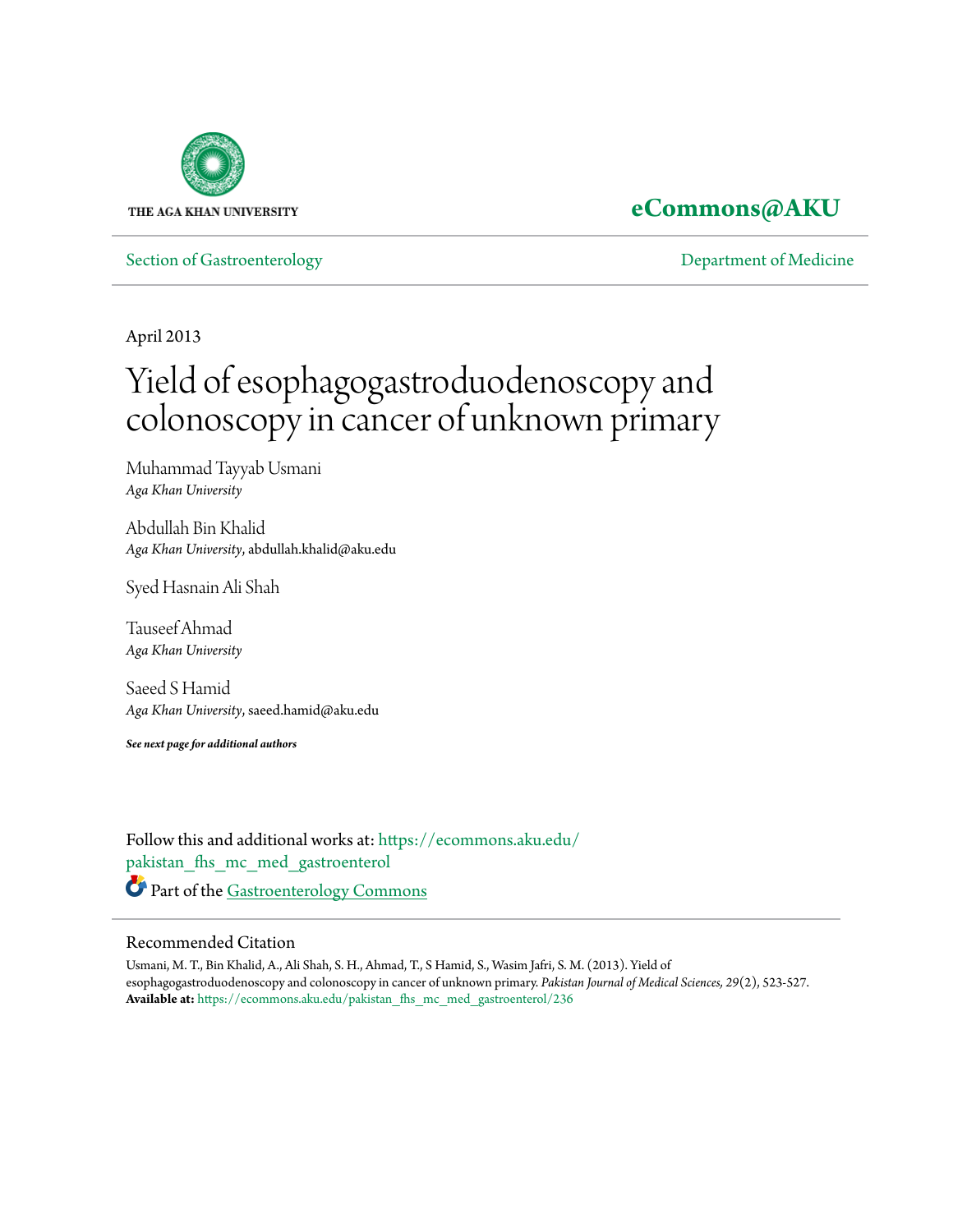## **Authors**

Muhammad Tayyab Usmani, Abdullah Bin Khalid, Syed Hasnain Ali Shah, Tauseef Ahmad, Saeed S Hamid, and Syed M. Wasim Jafri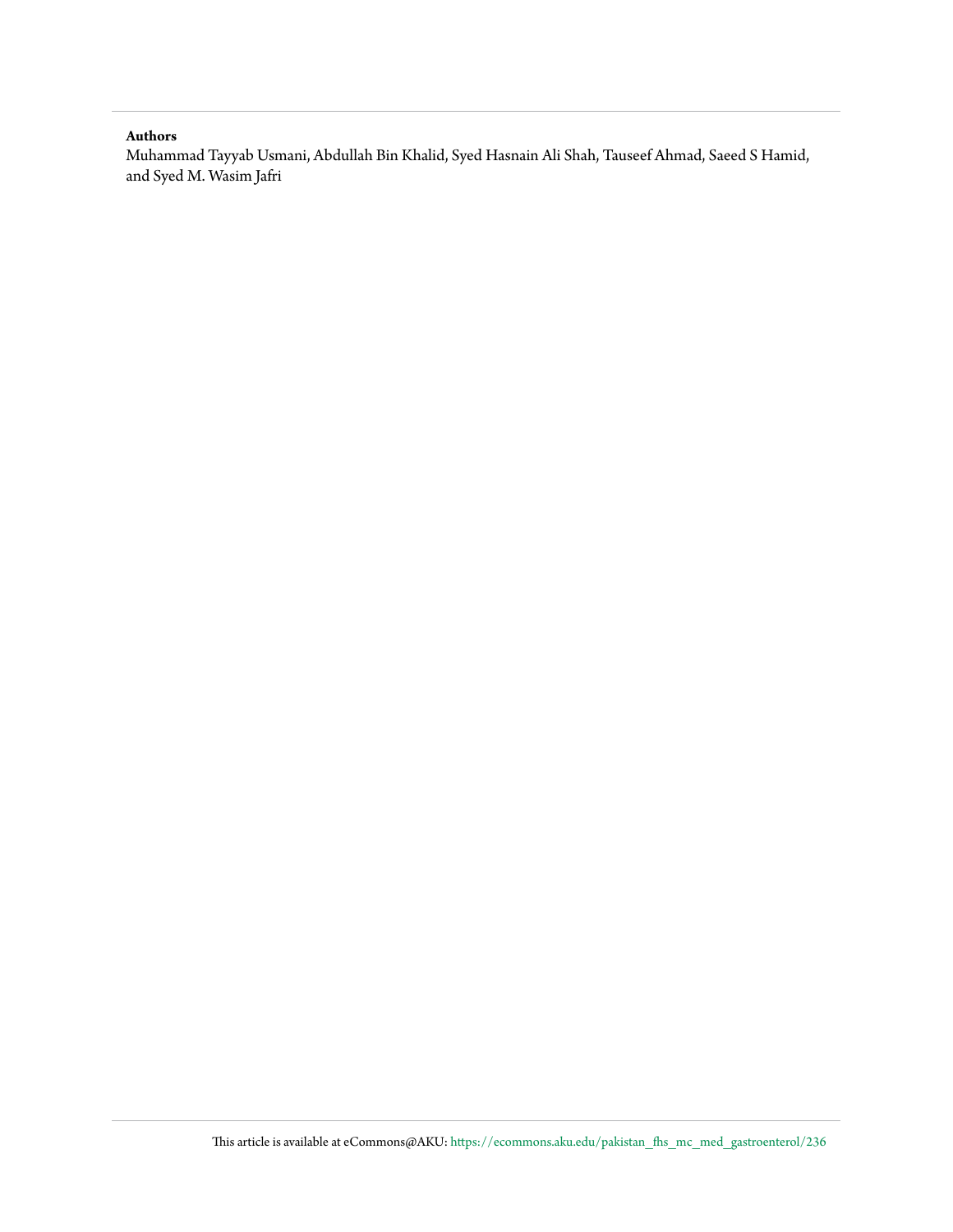# Yield of esophagogastroduodenoscopy and colonoscopy in cancer of unknown primary

*Muhammad Tayyab Usmani1 , Abdullah Bin Khalid2 , Syed Hasnain Ali Shah3 , Tauseef Ahmad4 , Saeed S. Hamid5 , Syed M. Wasim Jafri6*

## **ABSTRACT**

*Objectives:* Carcinoma of unknown primary origin (CUP) is heterogeneous group of cancers. Role of gastrointestinal (GI) endoscopy in this entity is under investigated. Aim of this study was to evaluate yield of Colonoscopy and Esophagogastroduodenoscopy (EGD) in localizing primary tumor in patients with CUP. *Methodology:* Patients with histopathologically proven CUP who underwent colonoscopy / EGD to find the primary tumor from December 2009 to December 2011 were included in the study. Abdominal symptoms and cytokeratin (CK) 7 and 20 markers were correlated with presence of primary in GI tract.

*Results:* After giving informed consent 86 patients were included in final analysis. All patients underwent colonoscopy while 60(70%) got EGD along with colonoscopy. Mean age was 55.10 +/-11.94 years with 52(60%) male. Abdominal symptoms were present in 50%. CK7+/CK20- in 34(40%); CK7-/CK20+ in 2(2%) while CK7+/20+ in 7(8%) of metastatic tumor samples. Liver was metastatic site in 47(55%), Lymph node 12(14%) and Ascites in 8(9%). Endoscopy detected primary in 6 (7%) patients with 3 each in stomach and colon. No association of abdominal symptoms and cytokeratin markers was found with presence of GI primary site.

*Conclusion:* Yield of localizing primary lesion in the GI tract by pan-endoscopy was limited. Abdominal symptoms and cytokeratin markers do not predict presence of gastrointestinal malignancies.

**KEY WORDS:** Esophagogasrtoduodenoscopy (EGD), Colonoscopy, Cancer of unknown primary (CUP).

**doi: http://dx.doi.org/10.12669/pjms.292.3212**

#### *How to cite this:*

*Usmani MT, Khalid AB, Shah SHA, Ahmad T, Hamid SS, Jafri SMW. Yield of esophagogastroduodenoscopy and colonoscopy in cancer of unknown primary. Pak J Med Sci 2013;29(2):523-527. doi: http://dx.doi.org/10.12669/pjms.292.3212*

This is an Open Access article distributed under the terms of the Creative Commons Attribution License (http://creativecommons.org/licenses/by/3.0), which permits unrestricted use, distribution, and reproduction in any medium, provided the original work is properly cited.

- 1. Muhammad Tayyab Usmani,
- 2. Abdullah Bin Khalid,
- Dow University of Health Sciences, Karachi, Pakistan.
- 3. Syed Hasnain Ali Shah,
- 4. Tauseef Ahmad,
- 5. Saeed S. Hamid,
- 6. Syed M. Wasim Jafri,
- 1-6: Section of Gastroenterology, Department of Medicine, Aga Khan University Hospital, Stadium Road, PO Box # 74800, Karachi, Pakistan.

#### Correspondence:

Dr. Muhammad Tayyab Usmani, MBBS, MCPS (Medicine), FCPS (Medicine), Resident, Gastroenterology, Department of Medicine, Aga Khan university Hospital, Stadium Road, Karachi, Pakistan. E-mail: muhammad.tayyab@aku.edu mtayyabusmani@yahoo.com

| $\ast$ | Received for Publication: | December 3, 2012  |
|--------|---------------------------|-------------------|
| *      | Revision Received:        | December 13, 2012 |
| $\ast$ | Revision Accepted:        | December 25, 2013 |
|        |                           |                   |

#### **INTRODUCTION**

Carcinoma of unknown primary origin (CUP) is a heterogeneous group of cancers defined by the presence of metastatic disease with no identified primary tumor at presentation.<sup>1</sup> It comprised 2% of all cancer in recent year and occurring mostly in 6th and 7th decade of life. $23$  The condition carries a poor prognosis with the average survival from 6 to 9 months.4 An extensive search to find the primary tumor is usually carried out. Even after extensive investigations that include imaging, endoscopies and immunohistochemistry studies the frequency of detection of a primary tumor is only upto 30%.5 Finding primary site not only have important bearing on therapeutic decisions by the physician<sup>4</sup> but it also has prognostic implications. *S*ome tumors especially metastatic colonic adenocarcinoma even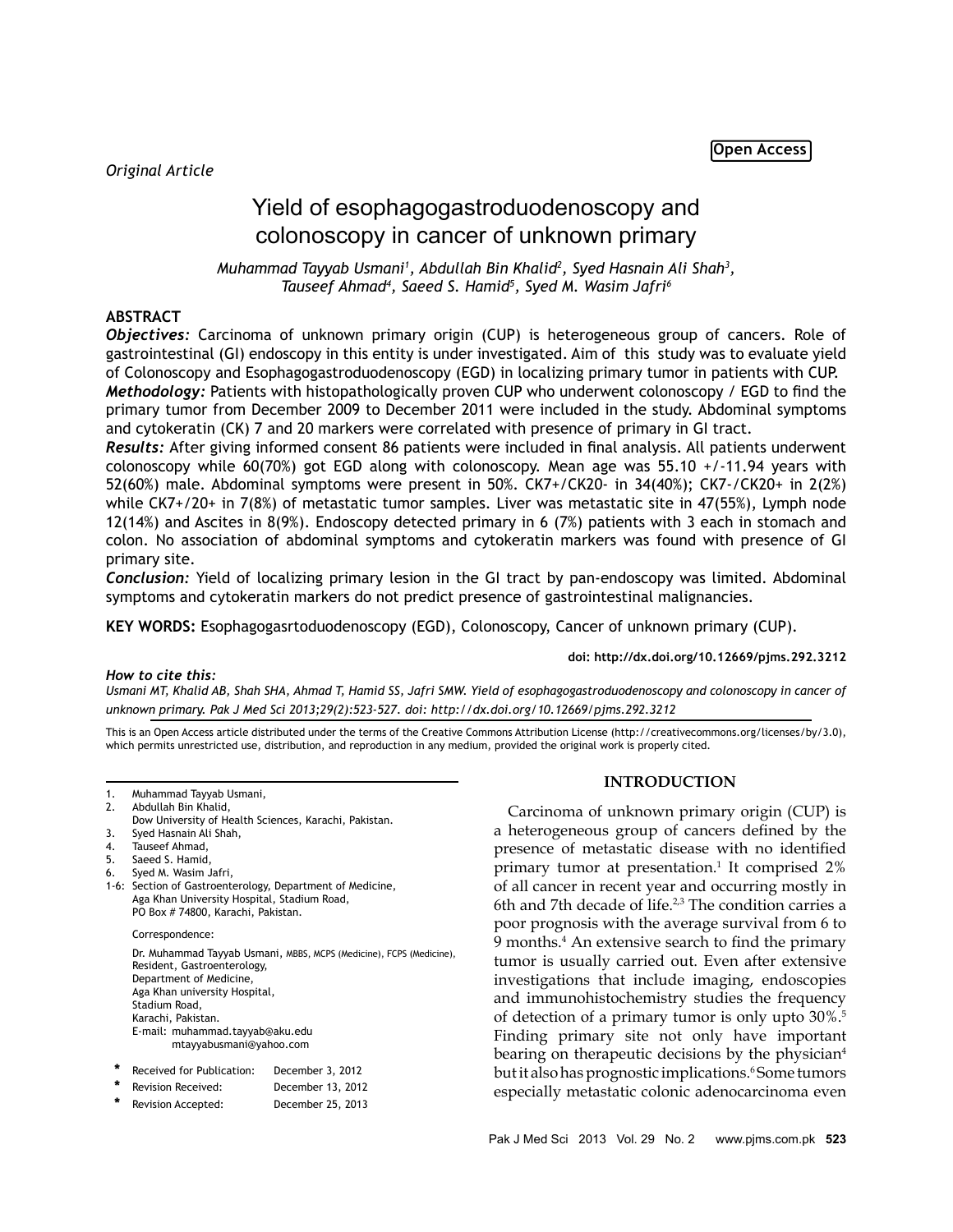at stage 3 and 4 has a 5 year survival ranging from  $6\%$  to  $45\%$ <sup>7</sup> as opposed to hardly few months average survival for CUP.5

Guidelines and practices differ regarding the use of gastrointestinal (GI) endoscopies in finding the primary site. European Society for medical oncology (ESMO) guidelines<sup>8</sup> recommend these endoscopies only if GI symptoms are present while National Comprehensive Cancer Network (NCCN) suggest esophagogastroduodenoscopy (EGD) / colonoscopy should be symptom directed and in addition to that colonoscopies should be performed in cases of adenocarcinoma or carcinoma unspecified metastasizing to the liver. EGD is also indicated if suspicion of finding primary in the upper GI tract is high based on the patient's symptoms or other laboratory or radiological parameters.<sup>8,9</sup> Immunehistochemistry with cytokeratin (CK) markers like CK 7 and 20 are routinely used for the tissue specimen. CK 7/20 positivity and/or negativity influences the decision to perform upper or lower GI endoscopies as they may direct towards the primary site in the GI tract.4,8,10

An invasive approach of EGD and colonoscopy must take into account the low yield of finding the primary. It therefore seems imperative to evaluate yield of these endoscopies in finding the primary site and whether any risk factors associated with presence of primary in GI tract. There is little data available related to yield of colonoscopy and EGD in determining the primary site in patients with CUP. The aim of our study was to evaluate the yield of colonoscopy and EGD in localizing primary tumor in patients with CUP. It also looked into the association of abdominal symptoms and CK 7 and 20 markers with the presence of GI primary.

#### **METHODOLOGY**

*Patient and methods:* This cross sectional study was conducted from December 2009 to December 2011 at The Aga Khan University Hospital on patients diagnosed as having biopsy proven CUP defined by the presence of metastatic disease with no identified primary tumor at presentation. The study protocol was approved by the Hospital Ethics review committee.

A total of 102 patients having CUP had colonoscopy and/ or EGD for GI symptoms, radiology and CK marker were enrolled after informed consent. EGD and colonoscopy were performed based upon the history, site, histopathology, tumor markers and radiology findings. Patients with unknown primary and having these procedures for upper

GI bleed and perforation were excluded from the study. Similarly patients with deranged coagulation or on therapeutic anticoagulation were also excluded. Detailed history with particular emphasis on gastrointestinal related complaints like abdominal pain, bleeding per rectum and altered bowel habits were taken. Physical examination was carried out in every patient. All the data was collected on a predesigned questionnaire.

EGD and colonoscopies were done under conscious sedation with intravenous midazolam and fentanyl by gastroenterologists with Olympus GIF-Q 180 video scope and Olympus CF 180 AL Colonoscope respectively. Normal coagulation was assured before these procedures. Pulse, Blood Pressure and oxygen saturation were monitored before the start of procedure and every five minutes till completion. Details on preparation of colon, nature and location of the lesions were recorded. All lesions found at endoscopies were biopsied and sent for histo-pathological examination. Specimens were examined by at least two histopathologists before reporting.

*Statistical analysis:* Descriptive statistics were calculated for continuous variables such as age, haemoglobin Mean ± SD were computed. For categorical variables such as gender, abdominal pain, biopsy site, histo-pathological type of lesion and radiological findings, the frequencies and percentages were calculated. The chi-square test was applied to assess the association of different variables like abdominal symptoms, cytokeratin markers with the primary lesion.  $P < 0.05$  was considered significant. P value greater than this is reported as NS (Non-significant). Data entry and analysis were performed using the Statistical Packages for Social Sciences version 17(SPSS, Chicago, Illinois, USA).

#### **RESULTS**

A total of 102 patients of CUP were detected during study period. Out of which 86 patients underwent endoscopic procedures and were considered for final analysis. Detail of the excluded patients is given in Fig.1.

Of the 86 patients, the mean age of presentation was 55.10 +/- 11.94 years among which 71(82.5%) patients were from 41 to 69 years of age. The youngest patient was 23 years and the eldest was 85 years at the time of diagnosis. The male population comprised of 52 (60.46%) patients. Among all 86 patients abdominal pain, altered bowl habits and bleeding per rectum were present in 46.5%, 14% and 7%, respectively. The basic demographics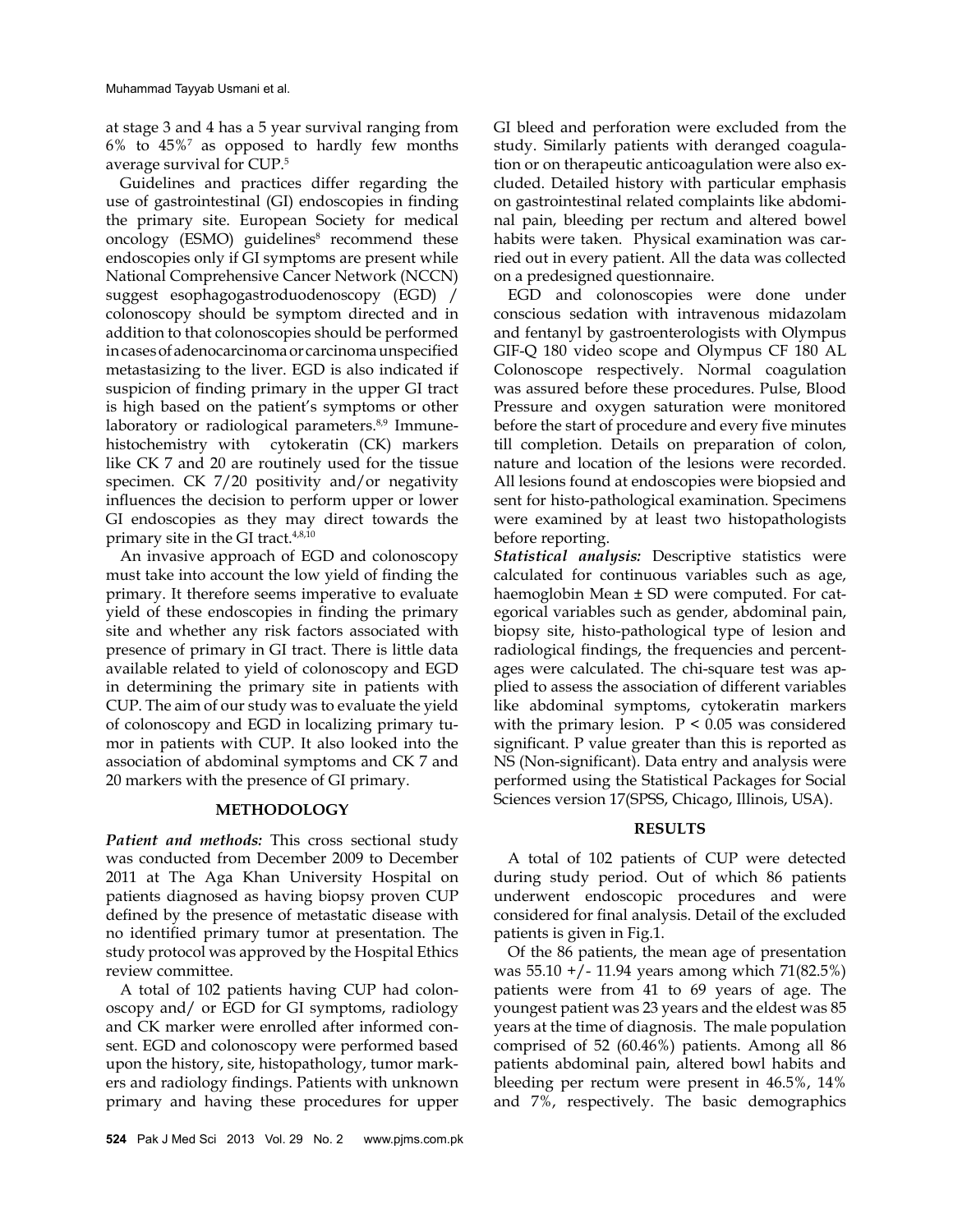

Fig.1: Flow Chart.

along with the radiologic findings and CK markers distributions are given in Table-I.

The mean hemoglobin was 11.36 gms/dl having normochromic and normocytic picture. The predominant metastatic site was liver in 47(55%) patients followed by lymph nodes in 12(14%) patients, respectively. (Table-II) Among the 7(8.13%) bone biopsies five were from the vertebrae, while one each from scapula and right iliac crest. The soft tissue biopsy sites included buttock and a forearm nodule. Single metastatic deposit was in ovary, prostate and urinary bladder. The histopathology of the metastatic deposit was predominantly either adenocarcinoma or various sub-types of the same. (Table-III)

CK7 was positive in 34 (40%) while CK 20 was positive in 2 (2%) patients, respectively. CK 7/20 positive in 7 (8%) patients while both were negative in 43 (50%). Two patients with both CK7 and 20 positive were found to have malignancy in stomach and rectum, respectively. While among the two patients with CK7 positivity were found to have the primary in sigmoid and stomach respectively. The remaining two patients who were negative for both CK7 and CK20 had their primary found in stomach and transverse colon. The p-value for the cytokeratin markers with primary found in GI tract was found to be  $p = 0.46$ . (Table-IV)

All patients 86(100%) underwent colonoscopy while 60 (70%) patients underwent EGD in addition to colonoscopy according to the inclusion criteria. Primary tumor was detected in 6 (7%) patients. In Yield of esophagogastroduodenoscopy and colonoscopy in cancer

| Table-I: Demographics, Radiological |  |
|-------------------------------------|--|
| and Cytokeratin markers.            |  |

| Demographics, Symptoms,        | $n = 86$ (%)       |
|--------------------------------|--------------------|
| radiological and tumor markers |                    |
| Gender                         |                    |
| Male                           | 52(60.46)          |
| Female                         | 34 (39.54)         |
| Age (years)                    | $55.10 + (-11.94)$ |
| Previous Malignancy            | 1(1.1)             |
| Smoker                         | 28 (32.55)         |
| Alcohol                        | 3(3.48)            |
| Weight loss                    | 39(45.34)          |
| Abdominal symptoms             | 43(50)             |
| Hemoglobin (gms / dl)          | $11.36 \pm 2.29$   |
| Radiological findings          |                    |
| Ascites                        | 28 (32.55)         |
| Omental caking and mesenteric  | 26 (30.23)         |
| metastasis                     |                    |
| Vertebral metastasis           | 17 (19.76)         |
| Lymph nodes                    | 37 (43.02)         |
| Hepatic metastasis             | 56 (65.11)         |
| Cytokeratin markers            |                    |
| CK 7+/CK 20-                   | 34(39.53)          |
| CK 7-/CK 20+                   | 2(2.32)            |
| CK7+/CK20+                     | 7(8.13)            |
| CK 7-/CK 20-                   | 43(50)             |

three (3.48%) patients primary tumor was found in the stomach while in remaining three it was in colon. Among these three each has a malignancy in rectum, sigmoid and transverse colon respectively. Out of the 86 colonoscopies 6(7%) patients had either an ulcer or a mass in their colon. Three (50%) out of these 6 patients with abnormal findings got their primary identified as a result of biopsy. Similarly out of 15 (17.4%) ulcers or a mass found at EGD, 3 (20%) turned out to be the source of primary. Sub group analysis of the patients with adenocarcinoma of all categories along with unspecified carcinoma metastasizing to liver was done. There were a total of 44 patients among them

Table-II: Site of metastatic involvement.

| Biopsy site   | Frequency (%) | Primary<br>on EDG | Primary<br>on Colon |
|---------------|---------------|-------------------|---------------------|
| Liver         | 47 (54.65%)   | 1                 | 1                   |
| Lymph nodes   | 12 (13.89%)   | 0                 |                     |
| Ascitic fluid | 8 (9.30%)     | 0                 |                     |
| Bone          | 7(8.13%)      | 0                 |                     |
| Omentum       | 5 $(5.81%)$   | 0                 | 1                   |
| Soft tissue   | 2 $(2.2\%)$   | 1                 |                     |
| Pleural fluid | 2 $(2.2\%)$   | 1                 |                     |
| Viscera       | $(3.48\%)$    |                   |                     |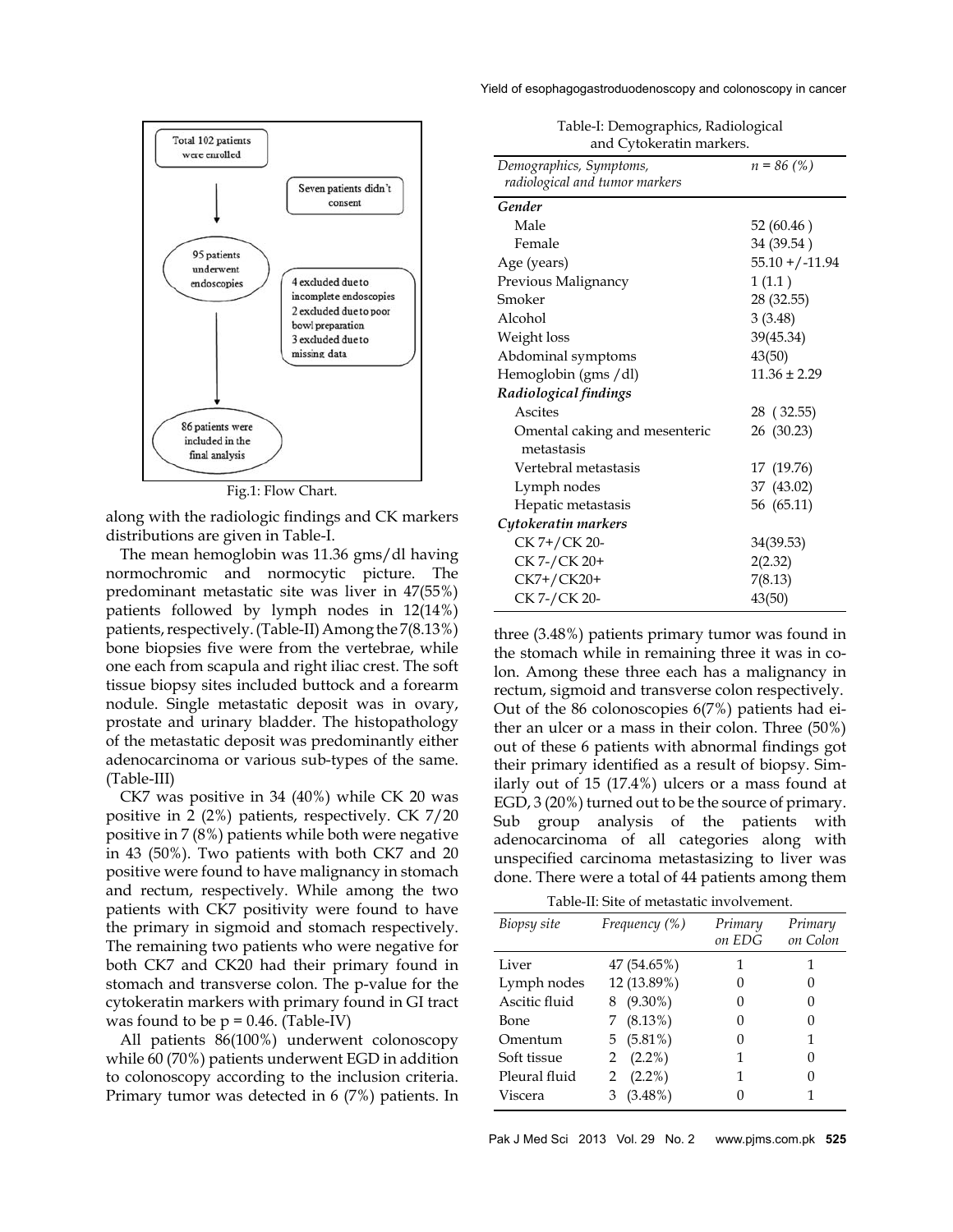Muhammad Tayyab Usmani et al.

| Biopsy of metastatic site            | Primary tumor not found Primary found on EGD Primary found on colon Total (%) |  |            |
|--------------------------------------|-------------------------------------------------------------------------------|--|------------|
| Adenocarcinoma                       | 62                                                                            |  | 65 (75.58) |
| Poorly differentiated adenocarcinoma |                                                                               |  | 6(6.97)    |
| Infiltrating adenocarcinoma          |                                                                               |  | 4(4.65)    |
| Neuroendocrine differentiation       |                                                                               |  | 3(3.48)    |
| Large cell carcinoma                 |                                                                               |  | 2(2.2)     |
| Papillary carcinoma                  |                                                                               |  | 2(2.2)     |
| Squamous cell carcinoma              |                                                                               |  | 1(1.1)     |
| Mucin secreting adenocarcinoma       |                                                                               |  | 1(1.1)     |
| Signet ring adenocarcinoma           |                                                                               |  | 1(1.1)     |
| Untype-able carcinoma                |                                                                               |  | 1(1.1)     |
|                                      | 80                                                                            |  | 86 (100%)  |

Table-III: Histopathology of the metastatic site and their subsequent outcome on endoscopy.

25 (56.8%) had abdominal symptoms while 18(41%) of patients were CK7-/20-. One primary was found out as a result of colonoscopy in this particular group. The p value for abdominal symptoms and cytokeratin markers with respect to primary found in colon was 0.451 and 0.806 respectively.

## **DISCUSSION**

This study showed a yield of around 7% in CUP by virtue of EGD and colonoscopy. However it failed to elaborate any co-relation between the different variables and EGD / colonoscopy with respect to this specific entity. The mean age of presentation in this study was 55 years as opposed to 59 years as reported from the literature from the West.<sup>3</sup> In our study three patients were found to have cancer in the colon and in three patients the primary was found in the stomach. Overall there was no association between the abdominal symptoms and finding the primary in the gastrointestinal tract however two out of the three patients with primary found in the colon had abdominal pain.

In our study liver, lymph nodes and ascitic fluid were the most frequently involved sites for the metastatic disease respectively. In this regard Disibio et al in an autopsy based study concluded that lymph nodes are the most common site of metastasis  $(20.6\%)$ .<sup>11</sup> Several studies have quoted different frequency of organ involvement depending upon the histo-pathological types of the disease. $12,13$ 

The expression of certain cytokeratin markers may help in differentiating the site of origin of different metastatic carcinomas. In our study, among three patients with metastatic colon cancers we found that CK 7 and 20 were both positive in one patient, both negative in another patient and the third patient had CK 7 positive with CK 20 negative. Previous studies have shown that CK 7 negativity with CK 20 positivity has the greatest predilection for colorectal cancers.<sup>14</sup> However, it has also been demonstrated that upto 17% of colon cancers are positive for CK 7 whereas upto 19% of these tumors are negative for CK  $20^{15}$  Hence although CK7+/ CK20- pattern in metastatic biopsy may point towards gastric cancer primary yet its absence does not rule out the possibility of primary colorectal neoplasm.15

In our study one out of three patients who had primary at stomach showed sole positivity for CK 7, none of the patients was sole CK 20 positive. However, single patient with CK7/20 positivity found to have primary residing in the stomach. This was also shown in study done by Pavlidis N.10 In contrast to colorectal adenocarcinoma; gastric adenocarcinomas have a heterogeneous expression of CK7/20. Studies have shown that CK 7-/20- pattern is seen in 10% gastric cancers while CK20+/7- pattern is seen in upto 33% of gastric adenocarcinomas while the rest exhibit mixed pattern.14,16-18 We also did not find any association of finding CK 7 or CK 20 with the detection of primary tumor. This is most likely because of small number of primary tumors in our cohort or because of heterogeneity of expression of these markers as observed by others as well.

It is interesting that there was no association of abdominal symptoms and detection of primary tumor in our study (p value NS). Studies have shown that patients with CUP mostly present with non specific symptoms of anorexia, weakness and

Table-IV: Correlation of abdominal symptoms and cytokeratin markers with the site of primary.

|                    | at EGD | Primary found Primary found P value<br>at Colonoscopy |       |
|--------------------|--------|-------------------------------------------------------|-------|
| Abdominal symptoms |        |                                                       | 0.717 |
| CK 7-/20-          |        |                                                       |       |
| $CK7+/20+$         |        |                                                       | 0.469 |
| $CK7+/20-$         |        |                                                       |       |